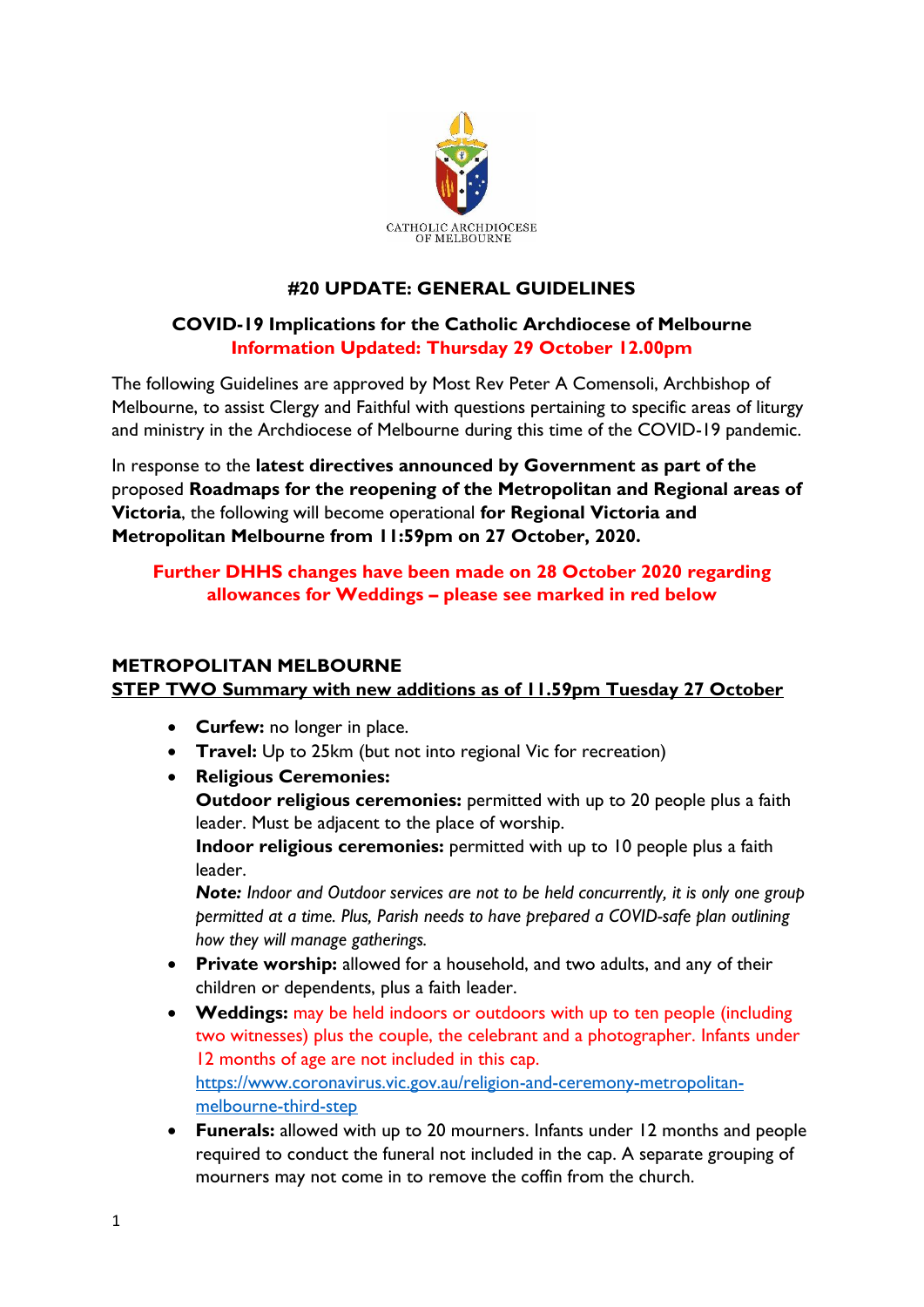- **Baptisms:** may be celebrated under the latest outdoor and indoor religious gathering limits, Note specific hygiene around use of oils and water.
- **Public Gatherings in Public Spaces:** up to 10 people from across multiple households, friends and/or family outdoors (infants under 12 months not included in cap, but other children must be included in number limit).
- **Visitors to the Home:** Two adults and children that cannot be left unsupervised can gather in a household within the 25km radius once a day. Visitor records must be kept. If you have visitors, you cannot visit someone else's home that day. Visitors to households must wear masks. Single bubbles remain in place.
- **Work:** If you can't work from home, you can go to work, and you do not need to carry a permit. However, you still need a permit to travel between metropolitan Melbourne and regional Victoria for work or study. If you can work from home, you must continue to work from home.

 $\bullet$ 

## **REGIONAL VICTORIA**

# **THIRD STEP with new additions s of 11:59pm 27 October 2020**

- **Curfew:** not in place.
- **Leave Home**: no restrictions on reasons to leave home or distance you can travel but stay safe. Travel allowed across all areas in the Third Step (except to areas with higher restrictions).
- **Home Visits:** up to two people can visit a person at home each day. The two people can be from different households.

# **Religious Gatherings:**

**Outdoor religious ceremonies:** permitted with up to 50 people plus a faith leader. Must be adjacent to the place of worship. You must also wear a mask, unless you have an exemption.

**Indoor religious ceremonies:** permitted with up to 20 people plus one faith leader, with groups of no more than 10 people. (This refers to the spreading out of concentrated groups of people across the space. Consider 10 at front LHS and 10 at back RHS for example).

*Note:* Indoor and Outdoor services are not to be held concurrently, it is only one group permitted at a time. Plus, Parish needs to have prepared a COVIDsafe plan outlining how they will manage gatherings.

- **Private Worship:** places of worship can open for private worship for a household and up to two other people, plus a faith leader.
- **Weddings:** A wedding indoors at a place of worship can have the couple, celebrant and a photographer, then ten others (witnesses are included in the 10 guests) - making a total of 14 people allowed. Infants under 12 months of age are not included in this cap. If a wedding is held at a private residence, private gathering restrictions apply.

## **Funerals:**

**Indoors:** permitted with up to 20 people. Infants under 12 months of age and people required to conduct the funeral not included in the cap.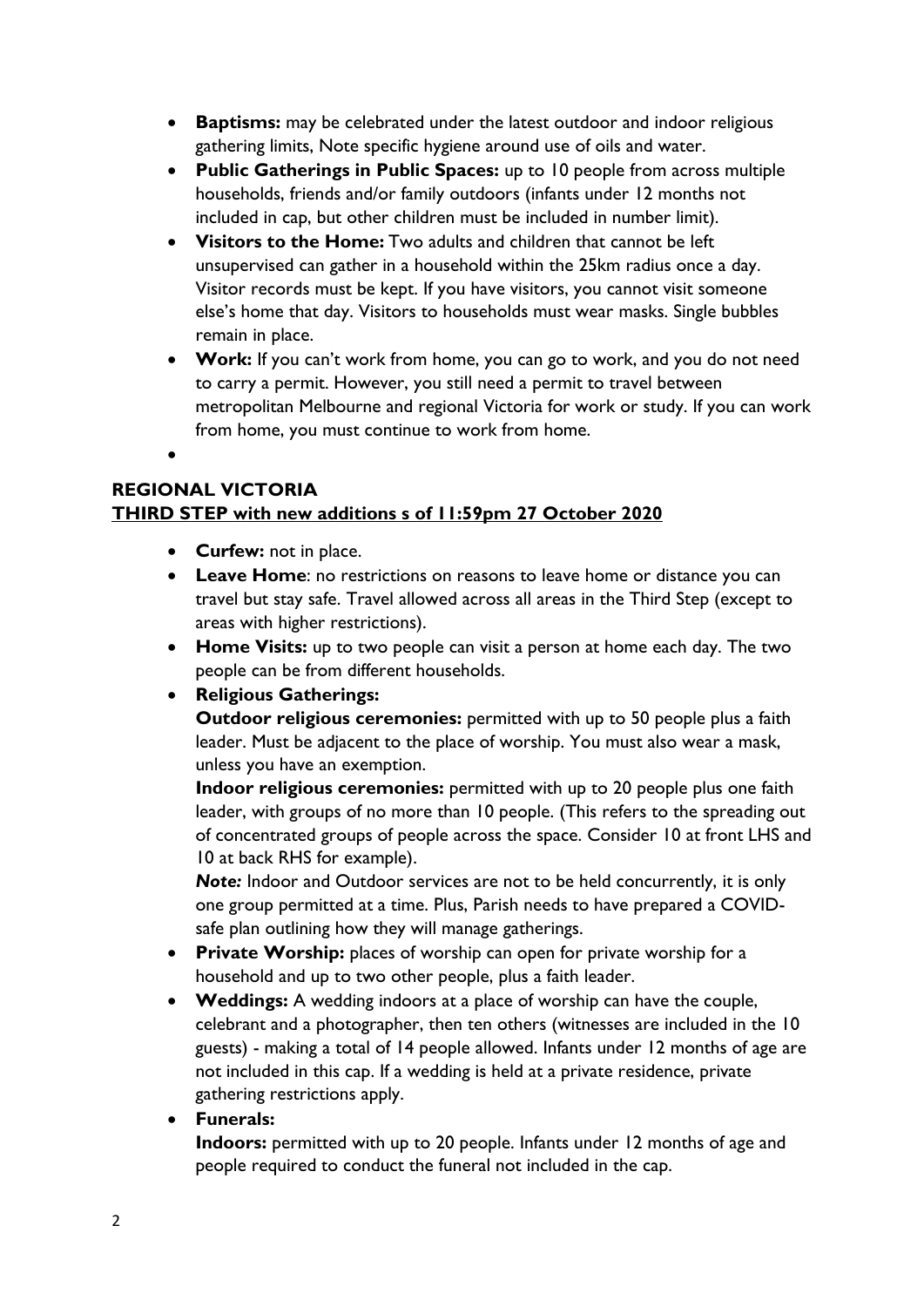**Outdoors:** permitted with up to 50 people. Infants under 12 months of age and people required to conduct the funeral not included in the cap.

- **Baptisms:** may be celebrated under the latest outdoor and indoor religious gathering limits. Note specific hygiene around use of oils and water.
- **Public Gatherings in Public Spaces:** up to 10 people across multiple households, friends and/or family, outdoors.
- **Work:** Work from home if you can. If you can't work from home, you can go to work. You still need a permit to travel between metropolitan Melbourne and regional Victoria for work or study.

**Under no circumstances should anyone awaiting test verification, including Clergy (even without presenting symptoms) attend a church or parish setting until a diagnosis is confirmed. Additionally, under no circumstances should anyone attend who is closely connected to people who are awaiting test results or who have tested positive.**

# **STEP TWO – Metropolitan Melbourne**

#### **All Victorians over the age of 12 must wear a face covering whenever they leave their home, unless a medical exemption applies.**

### **As of 11.59pm Tuesday 27 October, 2020 and until otherwise directed:**

- **•** All places of worship including churches, adoration chapels and other church buildings used for public prayer and religious services may open only for permitted religious ceremonies.
- **• OUTDOOR RELIGIOUS CEREMONIES:** permitted with up to **20 people** plus a faith leader and in addition to those required for the service. Must be adjacent to the place of worship.

 **INDOOR RELIGIOUS CEREMONIES:** permitted with up to **10 people** plus a faith leader.

 **Note:** *Indoor and Outdoor services are not to be held concurrently, it is only one group permitted at a time. Plus, Parish needs to have prepared a COVID-safe plan outlining how they will manage gatherings.*

 Signage, directions and sanitising stations must be clearly available. Contact Records must be kept

- **PRIVATE WORSHIP:** is allowed for a household, and two adults, and any of their children or dependents, plus a faith leader.
- **WEDDINGS:** may be held indoors or outdoors with up to ten people (including two witnesses) plus the couple, the celebrant and a photographer. Infants under 12 months of age are not included in this cap.
- **FUNERALS:** Permitted with up to **20 mourners.** Infants under 12 months of age and people required to conduct the funeral not included in the cap. A separate grouping of mourners may not come in to remove the coffin from the church. You can travel to a funeral outside of metropolitan Melbourne.
- **BAPTISMS:** may be celebrated under the indoor and outdoor gathering limits. Note specific hygiene around use of oils and water. All hygiene and distancing precautions must be met, and the recording of contact details of all present. It is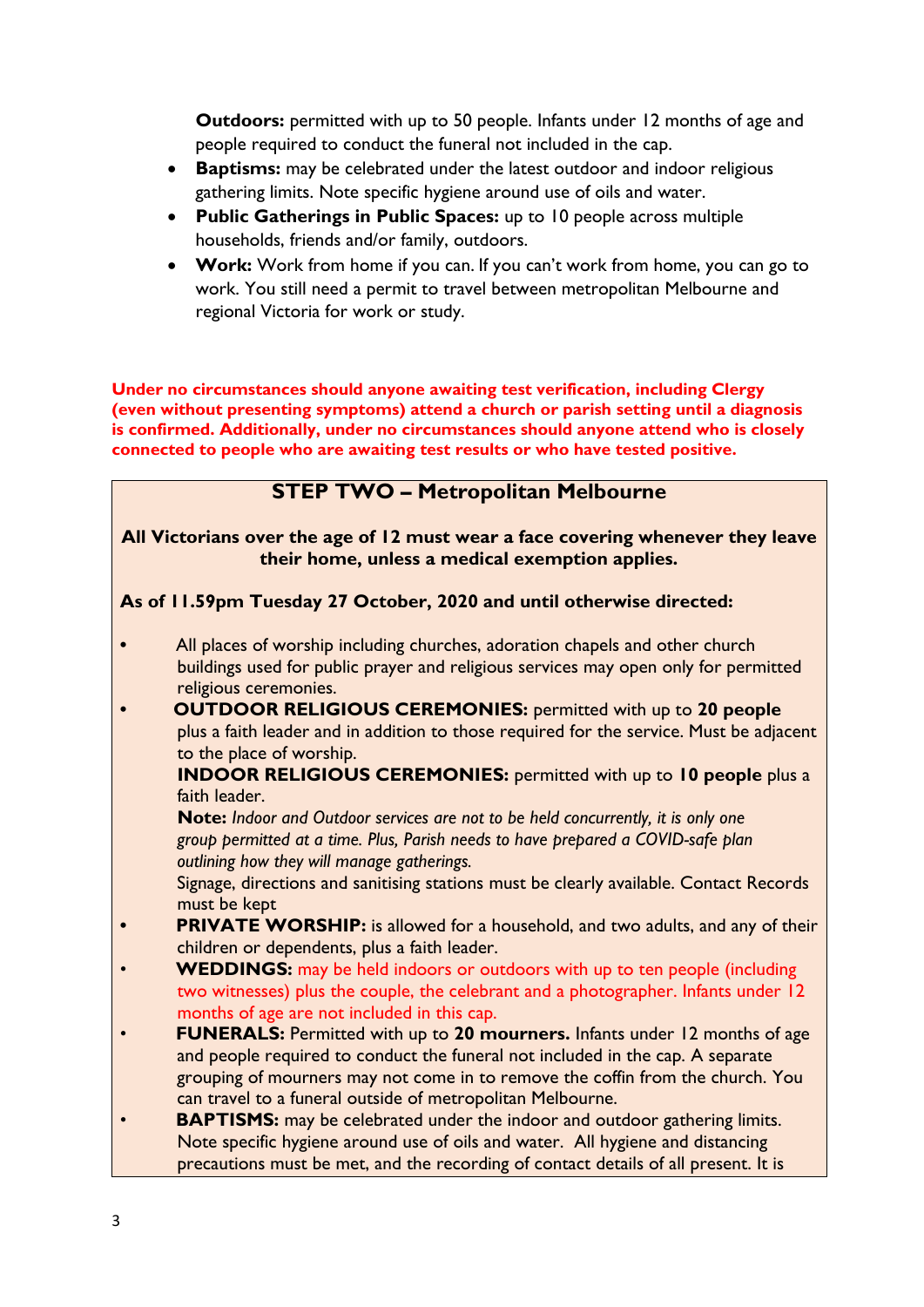advised that if families are taking photos or videos – they should be reminded before the celebration that distancing and the wearing of masks should be maintained.

• **LIVESTREAMING:** comes under the indoor ceremonies limit. **Up to 10 people** plus a faith leader permitted. Technicians must be included in this cap of 10 people. • **VISITATIONS:**

 **Homes:** Faith leaders may visit someone in their home on request to share spiritual ministry (or equivalent religious services) to provide care and support to a person who is at the end of their life. It is critical measures like face coverings and physical distancing are observed, and that the travel to the person's home and the visit are limited to what is reasonably required and necessary. (e.g. only required attendees should visit and just for the service).

## **Hospitals or Care Facilities:**

 Faith leaders may visit someone in a hospital or care facility to share spiritual ministry (or equivalent religious services) to those who are at the end of their life, or if it would support a patient or resident with their emotional or mental wellbeing, in line with other visiting restrictions and if this support cannot be provided remotely. It is important to note that strict limits on visitors apply in these circumstances. It is critical measures like face coverings and physical distancing are observed and these visits are limited to what is reasonably required and necessary (e.g. a visit has been requested by a patient). Such services can also be provided using video or live streaming, depending on religious tradition.

• **If you can work from home, you must continue to do so.**

All requirements around hygiene and distancing must be met, along with the collection of contact details.

# **STEP THREE – Regional Victoria (inc. Mitchell Shire)**

**All Victorians over the age of 12 must wear a face covering whenever they leave their home, unless a medical exemption applies.**

## **As of 11:59pm Tuesday 27 October, 2020 until otherwise directed:**

- **PLACES of WORSHIP:** Places of worship can open for private worship for a household and up to two other people, plus a faith leader.
- **OUTDOOR RELIGIOUS CEREMONIES**: of up to **50 people, plus 1 (one) faith leader**, proximate to a place of worship, are allowed. Signage, directions and sanitising stations must be clearly available. Contact Records must be kept.
- **INDOOR RELIGIOUS CEREMONIES:** Indoor religious ceremonies: permitted with up to 20 people plus one faith leader, with groups of no more than 10 people. **Note:** *Indoor and Outdoor services are not to be held concurrently, it is only one group permitted at a time. Plus, Parish needs to have prepared a COVID-safe plan outlining how they will manage gatherings.*
- **WEDDINGS:** A wedding indoors at a place of worship can have the couple, celebrant and a photographer, then ten others (witnesses are included in the 10 guests) - making a total of 14 people allowed. Infants under 12 months of age are not included in this cap. Infants under 12 months of age are not included in this cap. If a wedding is held at a private residence, private gathering restrictions apply.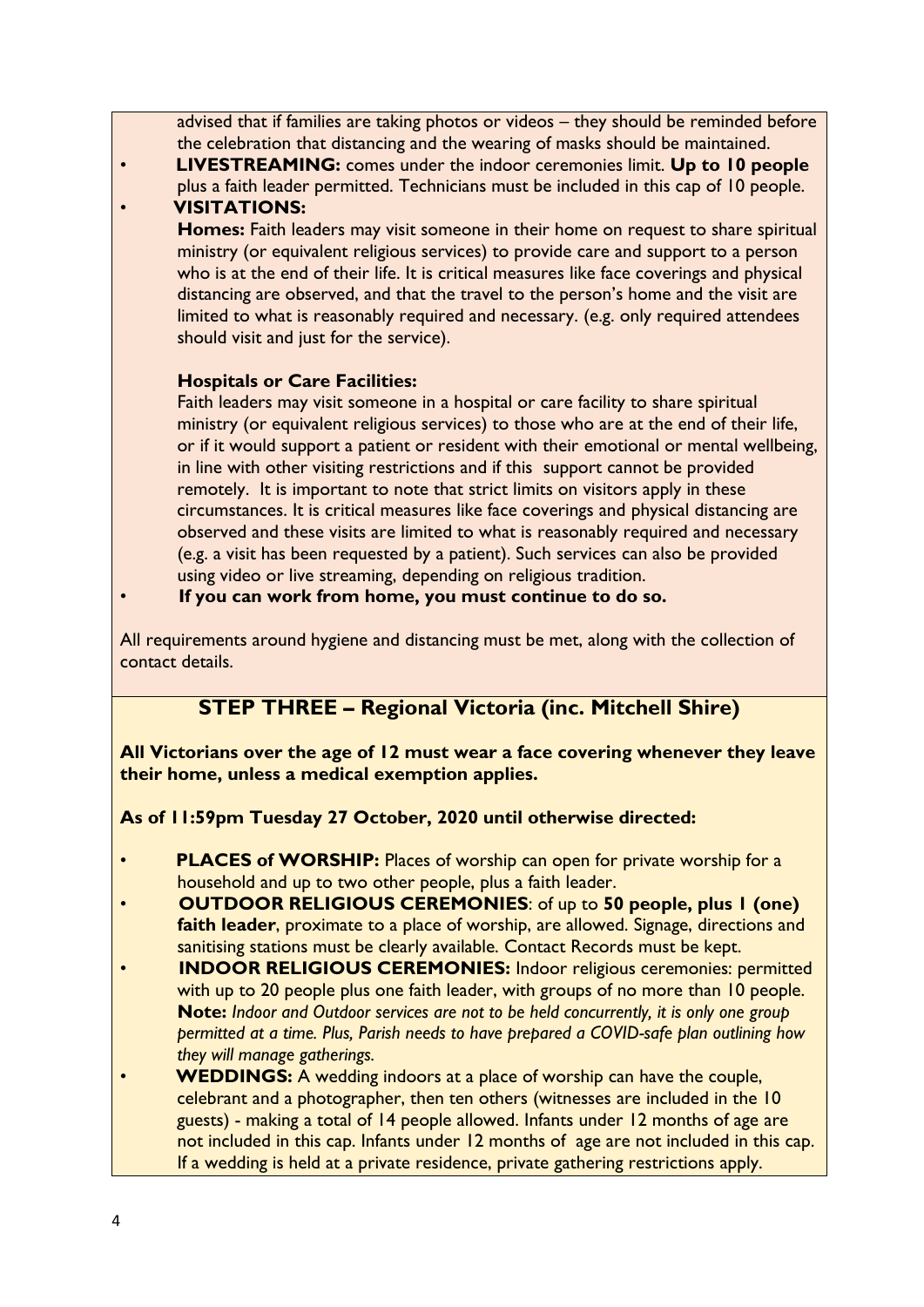- **FUNERALS: Indoors:** permitted with up **to 20 people**. Infants under 12 months of age and people required to conduct the funeral not included in the cap. **Outdoors:** permitted with up to **50 people.** Infants under 12 months of age and people required to conduct the funeral not included in the cap. You can travel to attend a funeral.
- **BAPTISMS:** may be celebrated under the latest outdoor and indoor religious gathering limits, Note specific hygiene around use of oils and water. All hygiene and distancing precautions must be met, and the recording of names and contact details of all present must be maintained. It is advised that if families are taking photos or videos – they should be reminded before the celebration that distancing and the wearing of masks should be maintained.
- **LIVESTREAMING:** Follows the indoor limits of 20 people plus a faith leader. Technicians must be included in the cap of 20.

### • **VISITATIONS:**

 **Homes:** Faith leaders may visit someone in their home on request to share spiritual ministry (or equivalent religious services) to provide care and support to a person who is at the end of their life. It is critical measures like face coverings and physical distancing are observed, and that the travel to the person's home and the visit are limited to what is reasonably required and necessary. (e.g. only required attendees should visit and just for the service).

 Up to two people can visit a person at home each day. Infants under 12 months are not included in this cap, and other dependents can also attend if they cannot be left unattended or cared for in another setting. The two people may be from different households. This may open up some options for pastoral care, ensuring all hygiene regulations are met as indicated in the Guidelines.

## **Hospitals or Care Facilities:**

 Faith leaders may visit someone in a hospital or care facility to share spiritual ministry (or equivalent religious services) to those who are at the end of their life, or if it would support a patient or resident with their emotional or mental wellbeing, in line with other visiting restrictions and if this support cannot be provided remotely. It is important to note that strict limits on visitors apply in these circumstances. It is critical measures like face coverings and physical distancing are observed and these visits are limited to what is reasonably and necessary (e.g. a visit has been requested by a patient). Such services can also be provided using video or live streaming, depending on religious tradition.

**• If you can work from home, you should continue to do so.**

All requirements around hygiene and distancing must be met, along with the collection of contact details.

## **GENERAL LITURGICAL GUIDELINES – Face coverings:**

These Liturgical Guidelines are intended to assist Clergy and faithful in the reverent and joyful celebration of Holy Mass while maintaining the health and safety precautions offered through health and government authorities. It is by carefully observing the directives and precautions outlined in this document that the celebration of Mass, even with the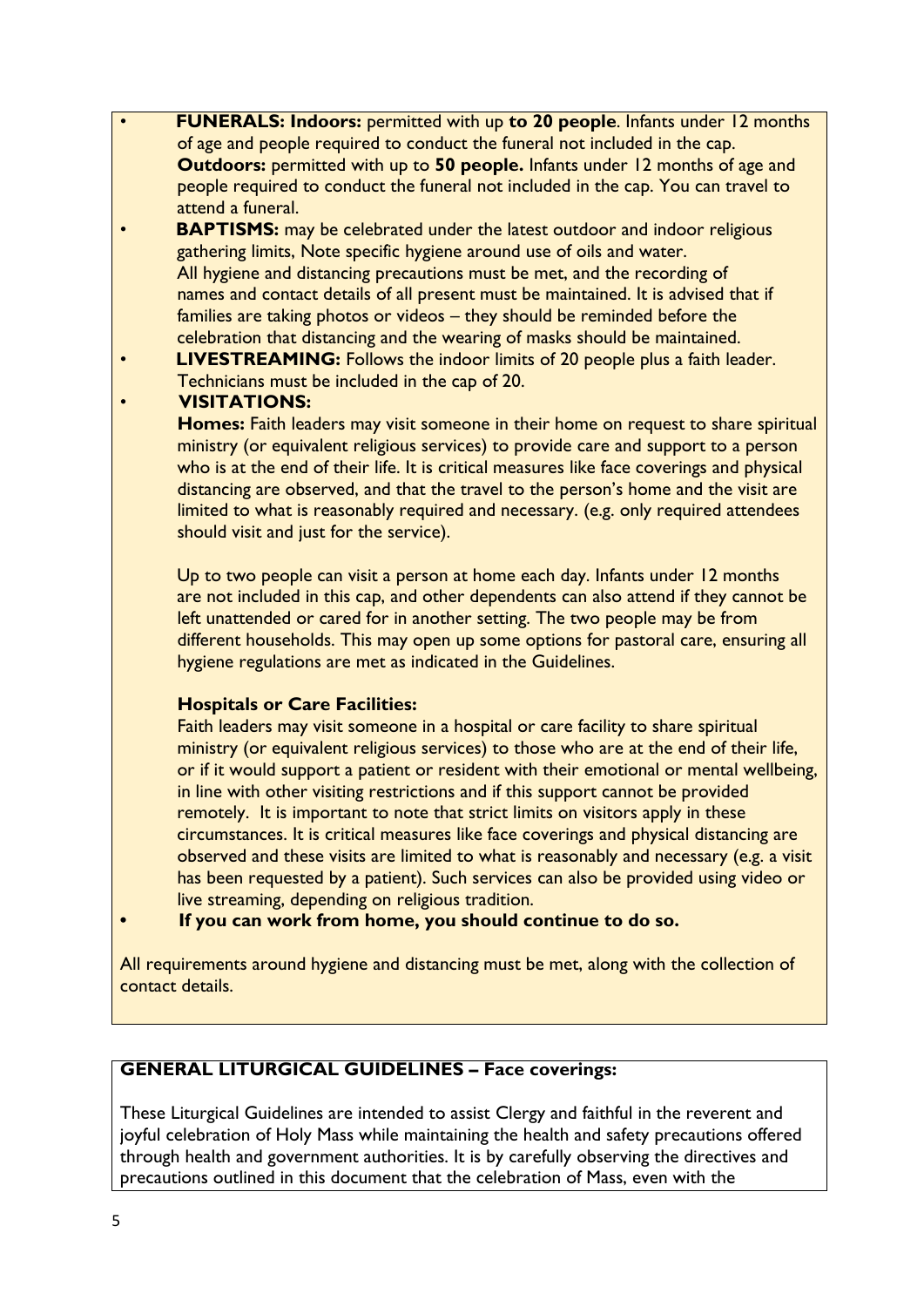limitations of restrictions now in place can take place prudently. We look forward to gathering together with all our people to safely celebrate the Eucharistic Sacrifice, but in the meantime we will follow these guidelines with diligence, using common sense and respect for others.

If there are difficulties maintaining any of the following directives, then Masses should be suspended.

# **FACEMASKS and SANITISING**

**Outdoor and Indoor Masses, Funerals, Weddings, Baptisms, and Live-Streaming.**

- For Clergy: Masks should be worn as you enter for Mass. They may be removed during the celebration of Mass, but are to be placed back on for the distribution of Holy Communion and at the conclusion of Mass as you process out.
- All present in the worship space –including musicians, technicians for live streaming, and cleaners and musicians, MUST wear masks at all times as per the DHHS Guidelines.
- Sanitiser must be used regularly throughout the Liturgy and celebrants must visibly sanitise before and after the distribution of Holy Communion.
- Masks must be available. If anyone does not have one, or there is not one available, they cannot participate or enter the church.
- All hygiene and distancing regulations must continue to be met as per the general guidelines below
- **SINGING:** Particular attention should be given to singing during the celebration of Mass or other liturgies. Singing in groups is a high-risk activity and should be considered very carefully and with caution as permitted numbers increase to ensure that all safety precautions can be managed effectively.
	- When a cantor is singing, the mask may be lowered, but must be worn at all other times.
	- A Cantor should be spaced away from other participants (like the celebrating priest), and not directly above worshippers.
	- A singer must use a different microphone to readers and homilist.
	- Ensure microphones are sanitised before and after use.
	- These guides are advised for the celebration of weddings, funerals and other liturgical celebrations.

# **LITURGY OF THE WORD**

- The reader may lower his/her mask for the readings. This applies as well for the Universal Prayer.
- This same direction is extended for a cantor (or singers where further number permit): when the cantor is singing, the mask may be lowered. It must be worn at all other times.

## **LITURGY OF THE EUCHARIST**

 The hosts to be consecrated for the faithful should be placed on a separate Paten (or Ciborium) to the Paten holding the host that the priest will consume.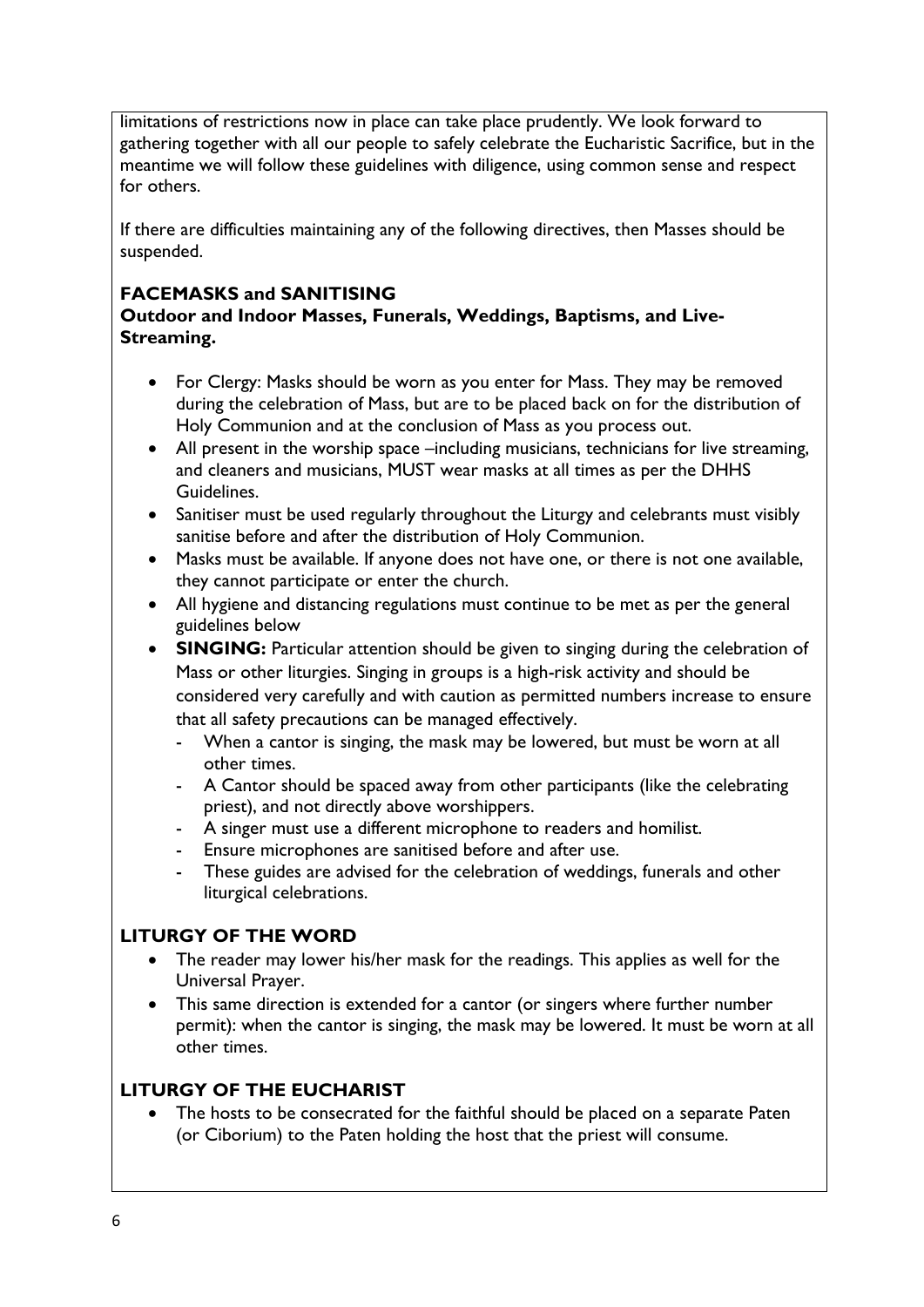## **HOLY COMMUNION**

*The following information is designed to allow for the distribution of Holy Communion at Mass in a safe manner for both ministers and communicants. All liturgical norms that govern the ordinary distribution of Holy Communion are observed in these norms, preserving the integrity of the celebration and distribution of the Eucharist.*

With the movement for Metropolitan Melbourne to Step Two, and with the Third Step in place still for regional Victoria, we are now able to gather in limited numbers and to again receive Holy Communion. Receiving Our Lord in this way is a moment of great significance and of personal intimacy with Jesus, and the Church wants to ensure it is done with dignity and respect. As Cardinal Sarah, Prefect of the Congregation for Divine Worship and the Discipline of the Sacraments recently wrote:

 *Aware that God never abandons the humanity He has created, and that even the hardest trials can bear fruits of grace, we have accepted our distance from the Lord's altar as a time of Eucharistic fasting, useful for us to rediscover its vital importance, beauty and immeasurable preciousness. As soon as is possible, however, we must return to the Eucharist with a purified heart, with a renewed amazement, with an increased desire to meet the Lord, to be with him, to receive him and to bring him to our brothers and sisters with the witness of a life full of faith, love, and hope.* **(***Let us return to the Eucharist with joy! Letter on the celebration of the liturgy during and after the COVID 19 pandemic.* (+Robert Cardinal Sarah, September 2020)

Cardinal Sarah also envisaged the need to put in place measures appropriate for this time:

*In times of difficulty (e.g. wars, pandemics), Bishops and Episcopal Conferences can give provisional norms which must be obeyed. Obedience safeguards the treasure entrusted to the Church*.

In light of this, and as a provisional measure for the time-being only, the Archbishop asks that Communion be distributed in the hand only (and not directly on the tongue), as a precautionary step to protect against COVID-19. This is not done lightly, because in normal circumstances the Church in Australia does not limit reception of the Sacrament to one way or another. **This is not a permanent situation, and will be reviewed at each significant change in the Victorian Roadmap. The Archbishop will lift this requirement at the earliest opportunity.** Catholics who do not feel able to receive the Sacrament in this way due to personal devotion or piety are to be respectfully encouraged to make a spiritual communion. You are reminded that in the case of serious sickness or end of life the Sacrament is available without restriction. In particular cases in which a communicant has some difficulty managing the mask and receiving Communion in the hand, please show pastoral care and utmost regard for them.

- All worshippers are to wear a face covering or mask throughout the celebration of Mass and the other Sacraments.
- Instructions on receiving Holy Communion should be given to communicants at the time of the Fraction Rite.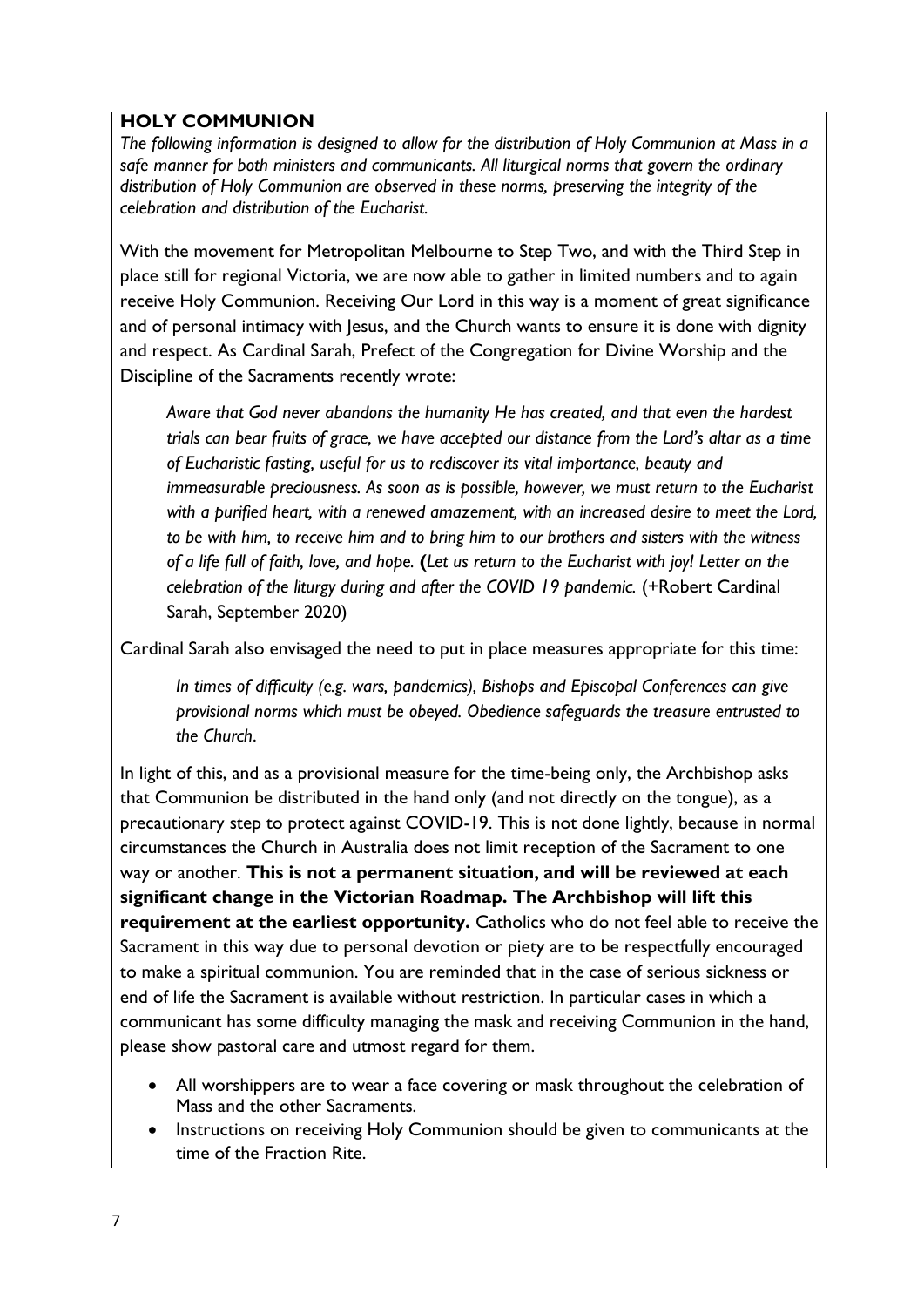• The following is recommended:

## **The Priest or (minister):**

- Sanitises hands before beginning distribution
- Wears a mask throughout distribution
- Each communicant comes forward to a place approximately 1.5 metres away
- Exchanges the dialogue, while both wearing their masks
- Places the host slightly above the outstretched and flat hands of the communicant
- Waits until the communicant has moved away before calling forth the next person
- Sanities hands after completing distribution

### **The Communicant:**

- Required distancing between communicants is maintained in the queue.
- Wears a mask.
- Sanitises hands at a dispensing station before coming to receive Communion.
- Engages in the dialogue and receives the host in the hand, while wearing the mask.
- Steps several metres to the side, and away from the priest.
- Removes one side of the mask to place the Host in their mouth with the other hand.
- Re-positions the mask.
- Returns to their seat via a different pathway.

**PLEASE NOTE:** It is advised that when live-streaming, reception of Holy Communion is done off-screen/video.

| <b>Priests Daily</b><br>Mass and<br>obligations             | Daily Mass should be offered for all God's people, the faithful in<br>Melbourne, and the wider community.                                                                                                                                                                                                                                                                                                                                                                                                                                                                                                                                                                                                                                                                                                                                                                                                              |
|-------------------------------------------------------------|------------------------------------------------------------------------------------------------------------------------------------------------------------------------------------------------------------------------------------------------------------------------------------------------------------------------------------------------------------------------------------------------------------------------------------------------------------------------------------------------------------------------------------------------------------------------------------------------------------------------------------------------------------------------------------------------------------------------------------------------------------------------------------------------------------------------------------------------------------------------------------------------------------------------|
|                                                             |                                                                                                                                                                                                                                                                                                                                                                                                                                                                                                                                                                                                                                                                                                                                                                                                                                                                                                                        |
| <b>Places of</b><br><b>Worship and</b><br><b>Gatherings</b> | All places of worship including churches, adoration chapels and<br>other church buildings used for public prayer and religious<br>services may open only for permitted religious ceremonies.<br>Metropolitan Melbourne: Outdoor religious ceremonies<br>$\bullet$<br>are permitted with up to 20 people plus a faith leader. Must be<br>adjacent to the place of worship. Indoor religious ceremonies<br>are permitted with up to 10 people plus a faith leader.<br>Technicians for livestreaming must be included in the cap.<br>Regional Victoria: Outdoor religious ceremonies are<br>permitted with up to 50 people plus a faith leader. Must be<br>adjacent to the place of worship. You must also wear a mask,<br>unless you have an exemption. Indoor religious ceremonies<br>are permitted with up to 20 people plus one faith leader, with<br>groups of no more than 10 people. (This refers to the spreading |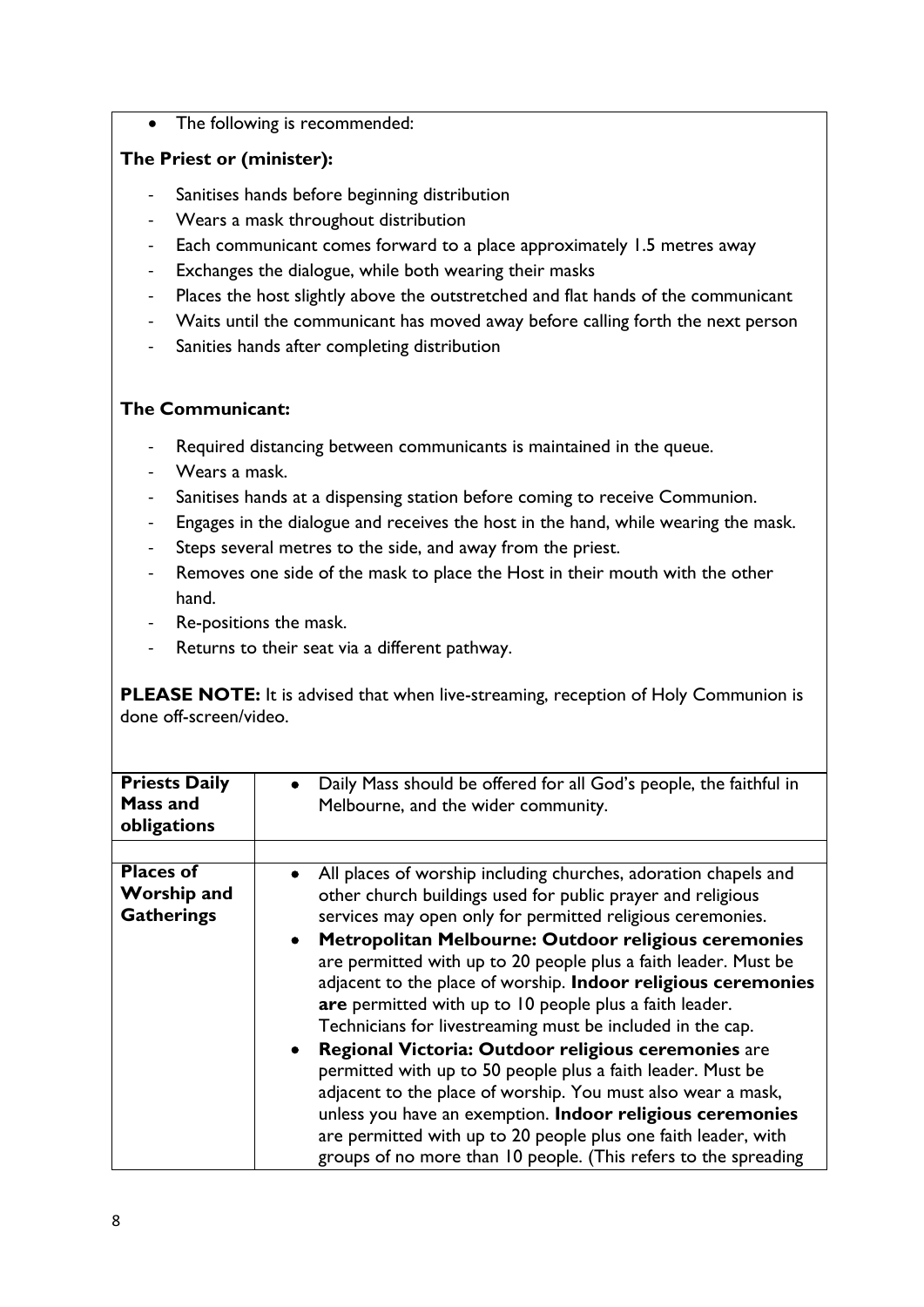|                 | out of concentrated groups of people across the space. Consider<br>10 at front LHS and 10 at back RHS for example).<br>Note: Indoor and Outdoor services are not to be held concurrently, it<br>is only one group permitted at a time. Plus, Parish needs to have<br>prepared a COVID-safe plan outlining how they will manage<br>gatherings.                                                                                                                                                                                                                                                                                                                                                                                                                                                                                                                                                                                                                                                                                                                                                                                                                                                                                                                                                                                                                                                                                                                                                                                                                                                                                                                                                                                                                                                                                                                                                                                   |
|-----------------|---------------------------------------------------------------------------------------------------------------------------------------------------------------------------------------------------------------------------------------------------------------------------------------------------------------------------------------------------------------------------------------------------------------------------------------------------------------------------------------------------------------------------------------------------------------------------------------------------------------------------------------------------------------------------------------------------------------------------------------------------------------------------------------------------------------------------------------------------------------------------------------------------------------------------------------------------------------------------------------------------------------------------------------------------------------------------------------------------------------------------------------------------------------------------------------------------------------------------------------------------------------------------------------------------------------------------------------------------------------------------------------------------------------------------------------------------------------------------------------------------------------------------------------------------------------------------------------------------------------------------------------------------------------------------------------------------------------------------------------------------------------------------------------------------------------------------------------------------------------------------------------------------------------------------------|
| <b>Baptisms</b> | For both Metropolitan Melbourne and Regional Victoria<br>$\bullet$<br>Baptisms may be celebrated following indoor and outdoor<br>religious ceremony guides and limits. Note specific hygiene<br>around use of oils and water. In emergency situations priests and<br>deacons must make themselves available for Baptism. In extreme<br>circumstances any lay person can validly baptise using water and<br>the Trinitarian formula. (Can 861 §2);<br>• CONTACT DETAILS are required for all attendees- and must<br>include: First Name + Contact Number + date and time at which<br>the person attended the place of worship;<br>• Baptism by immersion or baptisms using already blessed water<br>is to be avoided. Fresh water is to be used in every individual<br>instance of baptism, and immediately drained afterwards.<br>· Social distancing of all attendees; all (excluding baby) wear<br>masks throughout.<br>• Fresh water is blessed and used for each baptism.<br>• The child to be baptised is held by the parents throughout.<br>• The welcoming blessing of the child is done by the priest<br>without touching the child.<br>• The two anointings are done using single-use cotton buds.<br>• The water is poured by the priest above the head of the child.<br>• The dressing of the child in a white garment is done by the<br>parents.<br>• The lighting of the candle is done by the person holding the<br>candle.<br>• Hygiene precautions must be maintained throughout;<br>• if indoors, doors must remain closed to prevent public access;<br>• Following a Baptism indoors, the church must be cleaned in<br>accordance with the guidance on routine environmental cleaning<br>and disinfection in the community, available at:<br>https://www.health.gov.au/resources/publications/coronavirus-<br>covid-19-information-about-routine-environmental-cleaning-and-<br>disinfection-in-the-community |
| Weddings        | Metropolitan Melbourne: may be held indoors or outdoors<br>with up to ten people (including two witnesses) plus the couple,<br>the celebrant and a photographer. Infants under 12 months of age<br>are not included in this cap.<br>Regional Victoria: A wedding indoors at a place of worship can<br>have the couple, celebrant and a photographer, then ten others<br>(witnesses are included in the 10 guests) - making a total of 14<br>people allowed. Infants under 12 months of age are not included                                                                                                                                                                                                                                                                                                                                                                                                                                                                                                                                                                                                                                                                                                                                                                                                                                                                                                                                                                                                                                                                                                                                                                                                                                                                                                                                                                                                                     |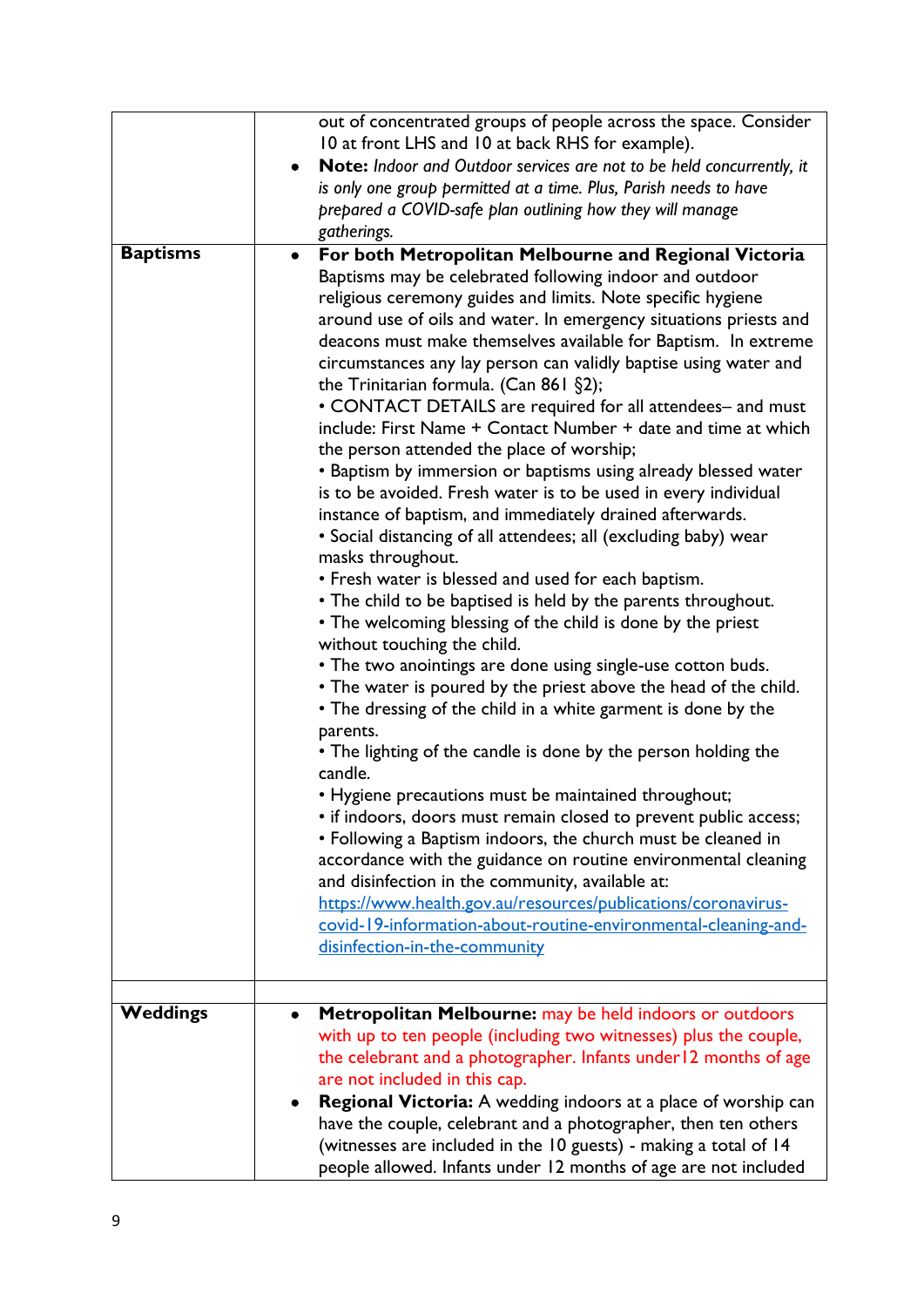|                 | in this cap. If a wedding is held at a private residence, private<br>gathering restrictions apply.<br>CONTACT DETAILS are required for all attendees- and must<br>include: First Name + Contact Number + date and time at which<br>the person attended the place of worship;<br>Physical distancing and capacity limits must be maintained at all<br>times;<br>Hygiene precautions must be maintained throughout;<br>Doors must remain closed to prevent public access;<br>$\bullet$<br>No lingering outside the church following the wedding;<br>٠<br>Following a wedding, the church must be cleaned in accordance<br>with the guidance on routine environmental cleaning and<br>disinfection in the community, available at:<br>https://www.health.gov.au/resources/publications/coronavirus-<br>covid-19-information-about-routine-environmental-cleaning-and-<br>disinfection-in-the-community                                                                                                                                                                                                                                                                                                                                                                                                                                                                                                                                                                                                                                                                                                                                             |
|-----------------|-------------------------------------------------------------------------------------------------------------------------------------------------------------------------------------------------------------------------------------------------------------------------------------------------------------------------------------------------------------------------------------------------------------------------------------------------------------------------------------------------------------------------------------------------------------------------------------------------------------------------------------------------------------------------------------------------------------------------------------------------------------------------------------------------------------------------------------------------------------------------------------------------------------------------------------------------------------------------------------------------------------------------------------------------------------------------------------------------------------------------------------------------------------------------------------------------------------------------------------------------------------------------------------------------------------------------------------------------------------------------------------------------------------------------------------------------------------------------------------------------------------------------------------------------------------------------------------------------------------------------------------------------|
|                 |                                                                                                                                                                                                                                                                                                                                                                                                                                                                                                                                                                                                                                                                                                                                                                                                                                                                                                                                                                                                                                                                                                                                                                                                                                                                                                                                                                                                                                                                                                                                                                                                                                                 |
| <b>Funerals</b> |                                                                                                                                                                                                                                                                                                                                                                                                                                                                                                                                                                                                                                                                                                                                                                                                                                                                                                                                                                                                                                                                                                                                                                                                                                                                                                                                                                                                                                                                                                                                                                                                                                                 |
|                 | Metropolitan Melbourne: allowed with up to 20 mourners.<br>Infants under 12 months of age and people required to conduct<br>the funeral not included in the cap. A separate grouping of<br>mourners may not come in to remove the coffin from the church.<br><b>Regional Victoria:</b><br>٠<br>Indoors: permitted with up to 20 people. Infants under 12<br>months of age and people required to conduct the funeral not<br>included in the cap.<br><b>Outdoors:</b> permitted with up to 50 people. Infants under 12<br>months of age and people required to conduct the funeral not<br>included in the cap.<br>CONTACT DETAILS are required for all attendees- and must<br>include: First Name + Contact Number + date and time at which<br>the person attended the place of worship;<br>Physical distancing and building capacity limits must be maintained<br>at all times;<br>Hygiene precautions must be maintained throughout;<br>Doors must remain closed to prevent public access.<br>No lingering outside the church following the funeral;<br>Following a funeral, the church must be cleaned in accordance<br>$\bullet$<br>with the guidance on routine environmental cleaning and<br>disinfection in the community, available at:<br>https://www.health.gov.au/resources/publications/coronavirus-<br>covid-19-information-about-routine-environmental-cleaning-and-<br>disinfection-in-the-community<br>It will not be possible to organise any refreshments in the Parish<br>hall or centre after the funeral is concluded.<br>Permission is granted to hold the funeral Liturgy in a funeral<br>parlour, if the family so wish. |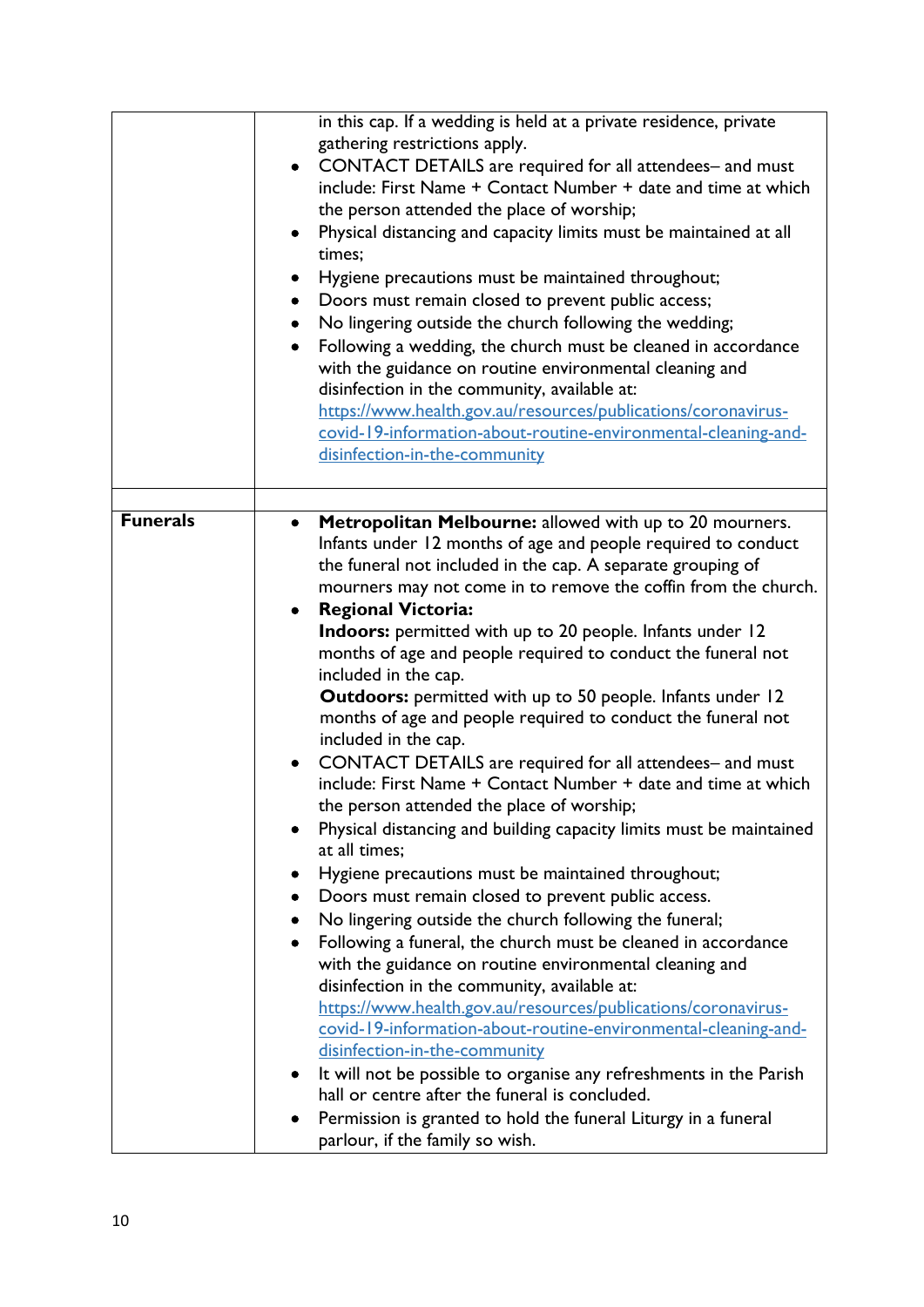|                                                          | Families may wish to arrange a larger Memorial Mass at a later<br>$\bullet$<br>date, and after the public emergency and relevant social<br>restrictions have passed.                                                                                                                                                                                                                                                                                                                                                                                                                                                                                                                                                                                                                                                          |
|----------------------------------------------------------|-------------------------------------------------------------------------------------------------------------------------------------------------------------------------------------------------------------------------------------------------------------------------------------------------------------------------------------------------------------------------------------------------------------------------------------------------------------------------------------------------------------------------------------------------------------------------------------------------------------------------------------------------------------------------------------------------------------------------------------------------------------------------------------------------------------------------------|
| <b>Penance</b>                                           | Only the First Rite of Penance (individual confession and<br>absolution) can be celebrated, because of the restrictions on<br>numbers. All hygiene and distancing measures must be met.<br>If there arises an urgent need to impart sacramental absolution to<br>٠<br>several people together out of grave necessity (eg. to a group of<br>persons in a hospital setting who are dying from Coronavirus),<br>then permission is to be sought from the Regional Vicar. The<br>provisions of Can.961 and 962 are to be met and applied for<br>validity.                                                                                                                                                                                                                                                                         |
| <b>Pastoral and</b><br><b>Sacramental</b><br>Visitation. | It is important that the Sacrament of Anointing be available to<br>$\bullet$<br>those seriously ill and in danger of death, and may be given on<br>request.                                                                                                                                                                                                                                                                                                                                                                                                                                                                                                                                                                                                                                                                   |
| <b>Communion</b><br>to, and<br>Anointing of,<br>the Sick | <b>Homes:</b> Faith leaders may visit someone in their home on<br>request to share spiritual ministry (or equivalent religious<br>services) to provide care and support to a person who is at the<br>end of their life. It is critical measures like face coverings and<br>physical distancing are observed, and that the travel to the<br>person's home and the visit are limited to what is reasonably<br>required and necessary (e.g. only required attendees should<br>visit and just for the service).                                                                                                                                                                                                                                                                                                                   |
|                                                          | Please note government guidelines for Home Visits in both<br>metropolitan Melbourne and regional Victoria. This may open<br>options for pastoral care ensuring all hygiene precautions are met<br>as indicated throughout these guidelines - noting that numbers of<br>visits per day and interaction between numbers of households<br>have strict limits.                                                                                                                                                                                                                                                                                                                                                                                                                                                                    |
|                                                          | <b>Hospitals or Care Facilities:</b><br>Faith leaders may visit someone in a hospital or care facility to<br>share spiritual ministry (or equivalent religious services) to<br>those who are at the end of their life, or if it would support a<br>patient or resident with their emotional or mental wellbeing,<br>in line with other visiting restrictions and if this support cannot<br>be provided remotely. It is important to note that strict limits<br>on visitors apply in these circumstances. It is critical measures<br>like face coverings and physical distancing are observed and<br>these visits are limited to what is reasonably and necessary (e.g.<br>a visit has been requested by a patient). Such services can also<br>be provided using video or live streaming, depending on<br>religious tradition. |